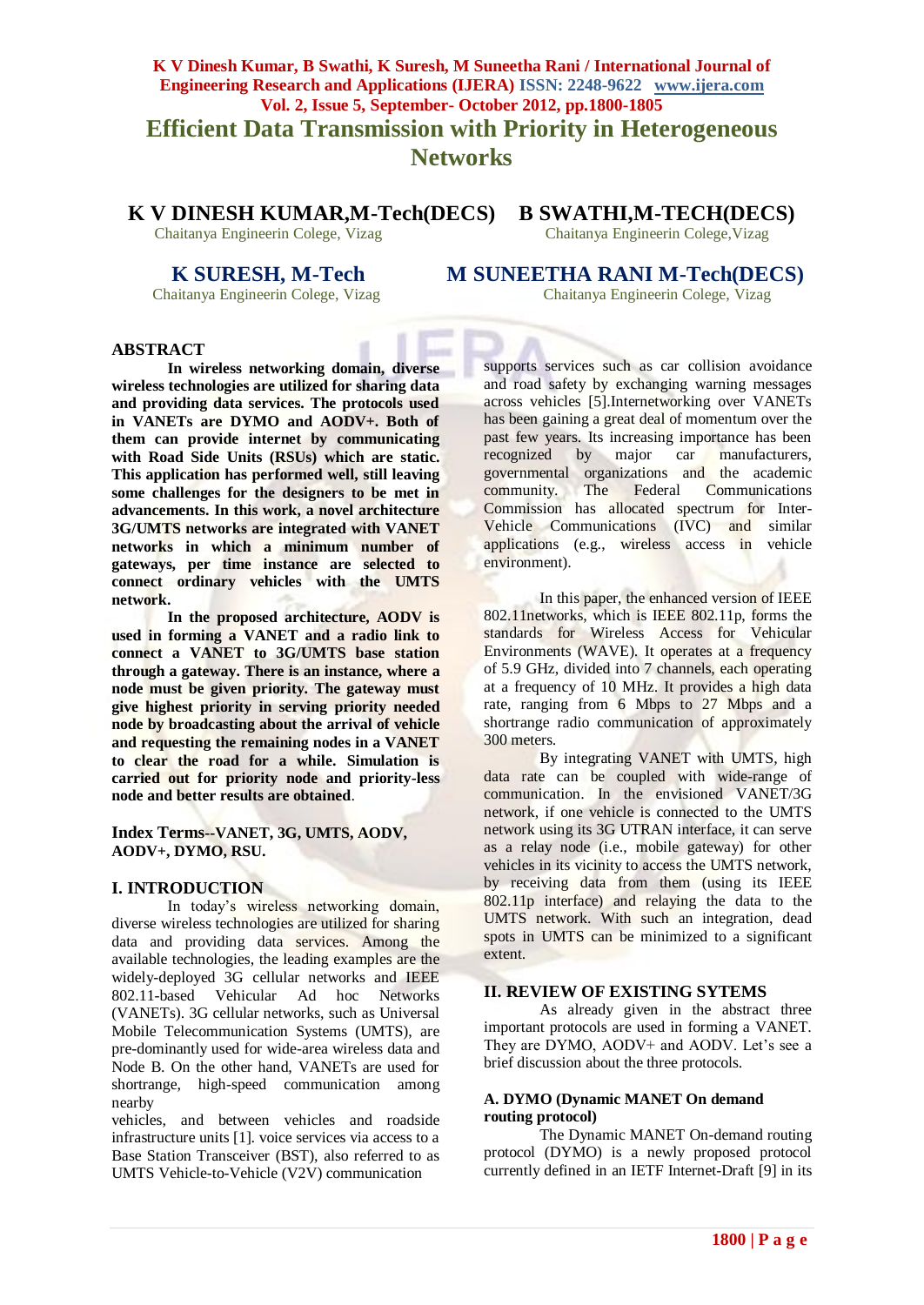twenty-first revision and is still work in progress. DYMO is a successor of the AODV routing protocol. It operates similarly to AODV. DYMO does not add extra features or extend the AODV protocol, but rather simplifies it, while retaining the basic mode of operation. As is the case with all reactive ad hoc routing protocols, DYMO consists of two protocol operations: route discovery and route maintenance. Routes are discovered on demand when a node needs to send a packet to a destination currently not in its routing table. A route request message is flooded in the network using broadcast and if the packet reaches its destination, a reply message is sent back containing the discovered, accumulated path. Each entry in the routing table consists of the following fields: Destination Address, Sequence Number, Hop Count, Next Hop Address, Next Hop Interface, Is Gateway, Prefix, Valid Timeout, and Delete Timeout.

#### **B. AODV (Ad Hoc On-Demand Distance-Vector Routing Protocol)**

The AODV Routing Protocol [8] provides on-demand route discovery in mobile ad hoc networks. Like most reactive routing protocols, route finding is based on a route discovery cycle involving a broadcast network search and a uni-cast reply containing discovered paths. AODV relies on per-node sequence numbers for loop freedom and for ensuring selection of the most recent routing path. AODV nodes maintain a route table in which next-hop routing information for destination nodes is stored. Each routing table entry has an associated lifetime value. If a route is not utilized within the lifetime period, the route is expired otherwise, each time the route is used, the lifetime period is updated so that the route is not prematurely deleted.



Figure 1: path establishment in AODV and DYMO

#### **C. AODV+ Protocol**

AODV is modified to support mobile devices in network to communicate with fixed devices in Internet. This modified addition if AODV is known as AODV+. For the Internet access AODV+ has to discovery gateway. This gateway discovery is classified into three types: Pro-active gateway discovery, Reactive gateway discovery and Hybrid gateway discovery. In pro-active gateway discovery, gateway periodically broadcast a gateway advertisement (GWADV)message to all the mobile nodes. The mobile node that receives the advertisement creates a route entry for the gateway and then sends the acknowledgment back to gateway. To avoid duplication of advertisement GWADV ID Field is used with message .In reactive gateway discovery process is initiated by mobile nodes. This mobile node broadcast RREQ message to all nearby gateway. Intermediate mobile nodes are not allowed to process RREQ message. When RREQ message is received by gateway it uni-casts the RREP to mobile nodes.

#### **III. Clustering based Multi-metric mobile Gateway Management mechanism**

The proposed priority concept can be understood from the following figure.



Figure 2: Proposed Architecture

CMGM protocol works depending on three main metrics for clustering and two algorithms for gateway management. The three metrics are:

- a. Direction of Movement
- b. UMTS Signal Strength
- c. IEEE 802.11p wireless transmission range.

#### **A. Multi-metric Mobile Gateway Selection Mechanism (algorithm 1)**

It is employed upon the available CHs of the GWC sub-cluster. The algorithm is based on the Simple Additive Weighting (SAW) technique. The considered metrics of the CH are the mobility speed, the UMTS RSS, and the link stability. The link stability is defined by the LET and RET metrics between the source and the CH. At a certain time instance, let (*xi, yi, zi*) and (*xj, yj, zj*) denote the Cartesian coordinates of two neighboring vehicles i and j, moving at speeds *vi* and *vj* , along two roads inclined at  $\theta i$  and  $\theta j$  ( $0 \le \theta i$ ,  $\theta j \le 2\pi$ ) with respect to the x-axis, respectively. Let *R* denote the maximum wireless transmission range of the IEEE 802.11p interface of the two vehicles. *LETij* can be then computed as in Equation (5).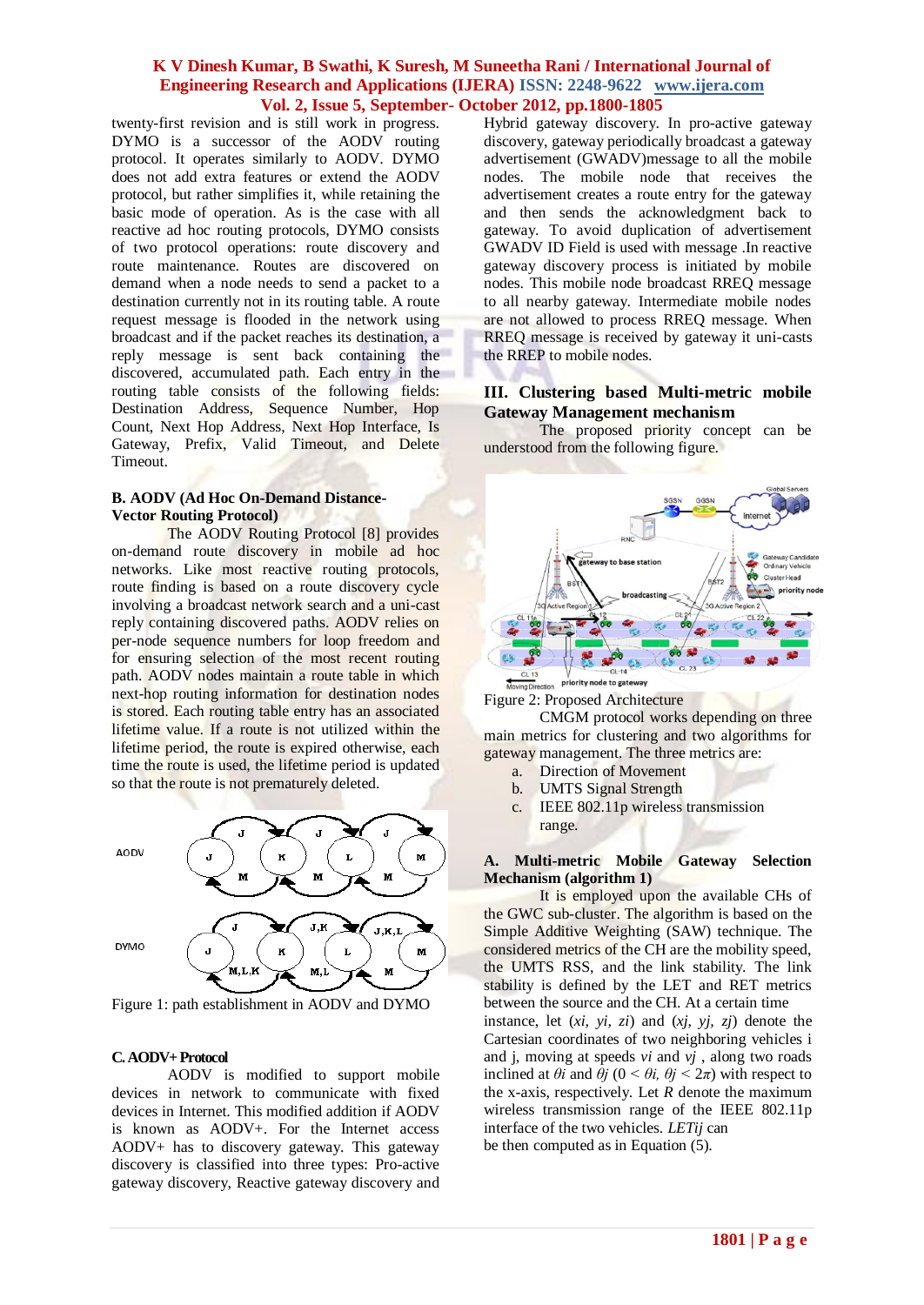$LET_{ij} = \frac{-(ab+cd)+\sqrt{(a^2+c^2)R^2-(ad-bc)^2}}{a^2+c^2}$  $a^2+c^2$ where,  $a = v_i cos \theta_i - v_i cos \theta_j$  ;  $b = x_i - x_j$  $c = v_i \sin\theta_i - v_i \sin\theta_j$  *;*  $d = y_i - y_j$ 

Intuitively the larger the value of the LET, the higher is the stability of the link. Let a route between a source and the gateway consist of (n - 1) links between n vehicles. RET of the route can be then expressed as follows:

$$
RETn-1 = min\{LETi, i+1\}, i = 1...n-1
$$

The scaling, weighting of priority factors and normalization of the metric values follow the method described to obtain the scaled metric value *Yi* and weight (*WCH*) of any *CHi*. In Algorithm 1, the UMTS RSS and RET are metrics with positive criterion (i.e., more optimality with increase in value). As far as the mobility speed metric is concerned, if the direction of movement is towards the BST, the criterion is positive whereas if the movement is away from the BST, the criterion is negative (i.e., less optimality with increase in value). However, in this paper, the first vehicular source broadcasts a Gateway Solicitation (GWSOL) message within the VANET, using the TTL value as discussed in Section V-C. Given the fact that a hybrid gateway discovery mechanism is employed, every GWC belonging to a cluster knows information about its CH. Hence, it is sufficient for the GWSOL to reach any GWC of a cluster to get information about its CH; instead of reaching directly the CH. The metric information of each CH lies with the GWCs of the cluster. When the GWSOL message reaches any GWC, this information is notified to the source. An optimal gateway is then selected by the source vehicle using the MMGSA mechanism. The source vehicle then notifies the vehicles of the newly selected gateway. By the time the next set of vehicular sources emerge, at least one gateway would have been elected as a result of the GWSOL initiated by the first source.

Each metric of the CH has its own threshold value. After a time interval *, if another* vehicle becomes an active source for communicating with the UMTS BST, that source checks if the UMTS RSS of the serving gateway and its RET with the gateway are greater than the respective threshold values  $SS_{Th}$  and  $RET_{Th}$ . If yes, the active source uses the same

gateway for communicating with the UMTS BST. Otherwise, the source selects another gateway from the remaining CHs of the other clusters, by applying the MMGSA approach. Thus, MMGSA selects only a minimum number of optimal gateways, saves the UTRAN access network resources, especially

during handoff, by letting only a minimum number of gateways communicate with the UMTS BST at an instance. It should be noted that, according to the above discussed multi-metric gateway selection algorithm, the RET value is the maximum for a source with its nearest CH. This is because if

there exists any sub-cluster beyond the reachable sub-clusters from the vehicular source, the RET between the source and the CH of that sub-cluster will be null as there will be no common neighbor GWC between any two sub-clusters.

#### **B. Multi-metric Adaptive Mobile Gateway Handover Mechanism(algorithm 2)**

The pseudo-code of the gateway handover mechanism is shown in Algorithm 2. The main concept behind the gateway handover approach is as follows. If the UMTS RSS of the gateway goes below the signal strength threshold and/or if the RET of the gateway with the source vehicle goes below its predetermined threshold, migration from the serving gateway to one or more gateways, selected by MMGSA, should take place for that vehicle. It should be stated that the mobility speed metric is not considered in the gateway handover decision due to the extremely inconsistent and dynamic variation in the velocity of vehicles, which makes it difficult to use a threshold value for speed. The serving gateway forms a list of Gateway-Elects by selecting one or more CHs having the maximum weight with respect to each of its sources. All new incoming transactions are forwarded to the new Gateway- Elects. The serving gateway GW informs the current active vehicular sources in VANET about the Gateway-Elects using a hybrid gateway discovery and advertisement mechanism.

During the gateway selection, the gateway may correspond with one of the CHs. However, at a different instance, the same gateway may not serve as a CH, due to the dynamic clustering mechanism, stated above. It may also instantaneously lose all its neighbors which it had while being elected. It subsequently forms or joins a new cluster, while still maintaining its role as gateway in case its optimality is not affected, and gets new neighbors during the communication course. There is also no guarantee that it will be the CH of the new cluster. Prior to losing its optimality, a serving gateway selects Gateway-Elects (one or more), with respect to each of its active sources.

Additionally CMGM also performs gateway advertisement at the time of handover, determines cluster head and also TTL(Time-To-Live)of a cluster.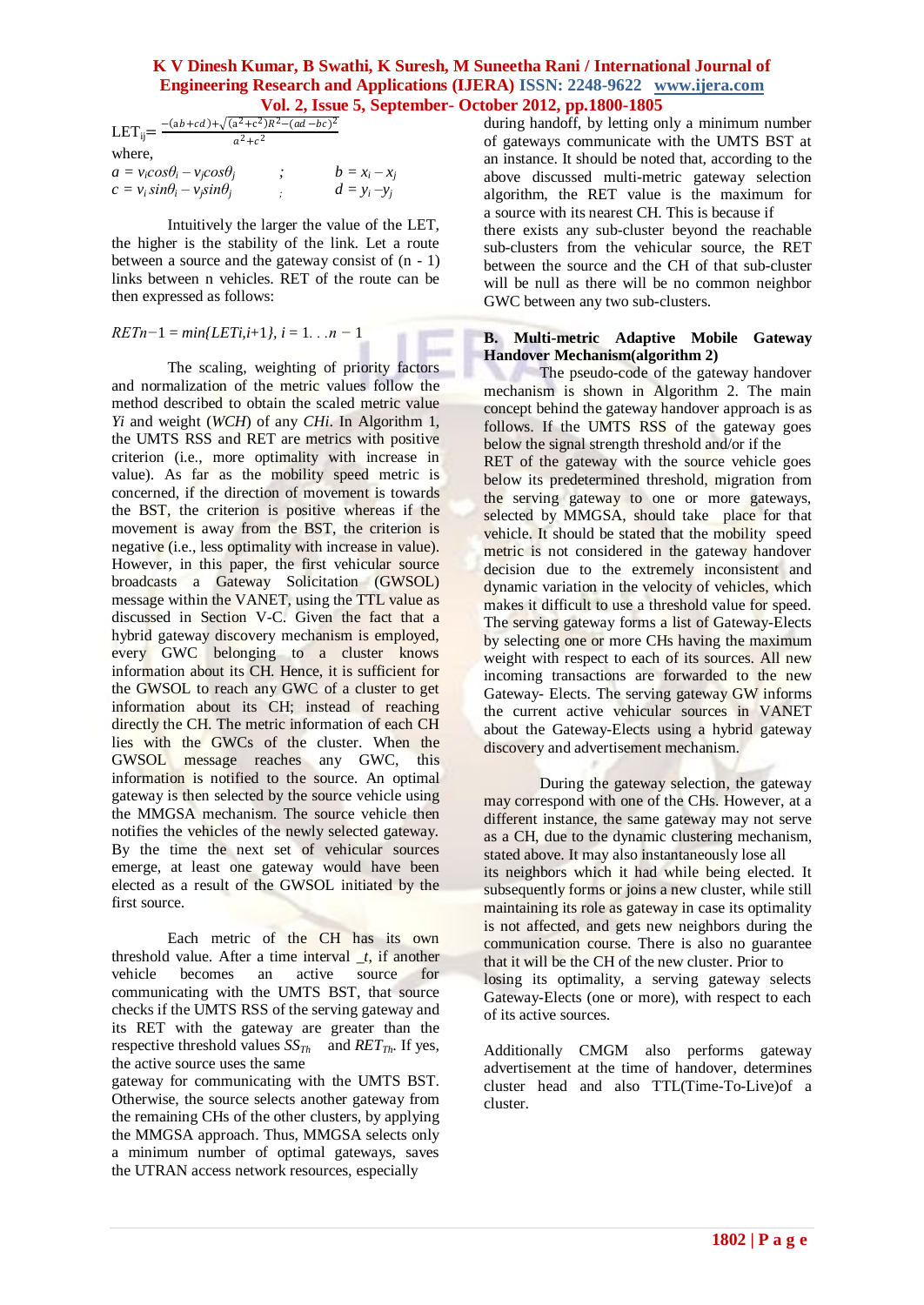### **IV. PRIORITY IN HETEROGENEOUS NETWORKS**

In priority resolving, the operation is carried in three phases. They are:

- a) Identification of vehicle,
- b) Gateway resolving its priorities
- c) Serving vehicle by broadcasting its arrival.

In the normal environment the gateway serves all its nodes equally without any priority. There is an instance where a vehicle has to be given priority. In the process of giving priority, first vehicle is identified by the gateway. For the gateway to identify vehicle, vehicle is given fixed IP address irrespective to the location and care is taken such that normal nodes will not have the same IP address. Then gateway receives the request packets from the vehicle with IP address given to it.

On receiving request packets from vehicle the gateway has to check its table of IP addresses, which it is serving now. Then it uses priority resolving method which is static, in allocating priority to vehicle IP address. This kind of priority method is known as fixed priority method.

Actually gateway acts as a Wi-Fi access point. So it can serve all the nodes at a time. But the drawback is delay. Because gateway has to transmit the information to all its nodes at the same time. This causes communication delay and results in traffic jam journey for vehicle. This is solved by giving priority to information coming from node in need of priority. Hence the information from priority node is sent to base station for broadcasting purpose by the gateway prior to the information coming from remaining nodes[6].

| Parameters                 | Value                    |
|----------------------------|--------------------------|
| Area                       | $8000 \times 1000(m^2)$  |
| Channel                    | Channel/Wireless channel |
| Propagation Model          | Propagation/nakagami     |
| Network Interface          | Phy/WirelessPhyExt       |
| <b>MAC</b> Interface       | Mac/802_11Ext            |
| Wireless<br>Peak           | 300 <sub>m</sub>         |
| <b>Transmission Range</b>  |                          |
| Interface Queue Type       | Queue/DropTail/PriQueue  |
| Interface<br>Oueue         | 20 packets               |
| length                     |                          |
| Antenna Type               | Antenna/OmniAntenna      |
| <b>Routing Protocol</b>    | <b>AODV</b>              |
| Total number<br>$\alpha$ f | 11                       |
| <b>VANET</b> vehicles      |                          |
| Peak Mobility speed        | $30ms^{-1}$              |
| <b>Mobility Model</b>      | Manhattan Mobility Model |
| <b>UMTS</b><br><b>RSS</b>  | -94dBM                   |
| Threshold                  |                          |
| Transport-Layer            | TCP/Newreno              |
| protocol                   |                          |
| Application                | <b>FTP</b>               |
| Packet size                | 1 KB                     |

Table 1: NS2 simulation parameters for VANET

| Parameters              | Value                      |
|-------------------------|----------------------------|
| <b>Uplink Frequency</b> | 1.95GHz                    |
| Downlink Frequency      | $2.115$ GHz                |
| Peak UTRAN Uplink       | 384 Kbps                   |
| <b>Channel Bit Rate</b> |                            |
| <b>UTRAN</b><br>Peak    | 2 Mbps                     |
| Downlink Channel        |                            |
| <b>Bit Rate</b>         |                            |
| Transmission Range      | 7 km                       |
| of UMTS Node B          |                            |
| Node B Interface        | 20 packets                 |
| Queue length            |                            |
| <b>UMTS</b> Node B      | Mbps(Transmission<br>622   |
| <b>RNC</b> Data Rate    | Time Interval (TTI): 1 ms) |
| RNC - SGSN Data         | $622$ Mbps(TTI: 1 ms)      |
| Rate                    |                            |
| <b>SGSN</b> - GGSN Data | $622$ Mbps(TTI: 10 ms)     |
| Rate                    |                            |
| $GGSN - External IP$    | 10 Mbps (TTI: 15 ms)       |
| network data rate       |                            |
| <b>Routing Protocol</b> | 3G Pro-active routing      |

Table 2: NS2 simulation parameters for UMTS

#### **V. SIMULATION RESULTS**

The proposed Grouping-based Polyfunctional mobile Gateway Management mechanism (CMGM) is implemented in the Network Simulator NS2.34. For creating a mobile terminal with dual interfaces, the IEEE 802.11 and the UMTS libraries of NS-Miracle were used. The scenario consists of a VEHICLE GROUP connected to the 3G network via the UTRAN interface. Tables I and II list the simulation parameters of the VEHICLE GROUP and 3G network s, respectively. The performance of the integrated network is evaluated in terms of Data Packet Delivery Function, Control Packet Overhead, throughput. The simulated results are given below:



ratio versus number of nodes

The graph 1, demonstrates the good performance of the proposed CMGM in terms of higher DPDR, compared to the other two protocols, and that is for different numbers of vehicular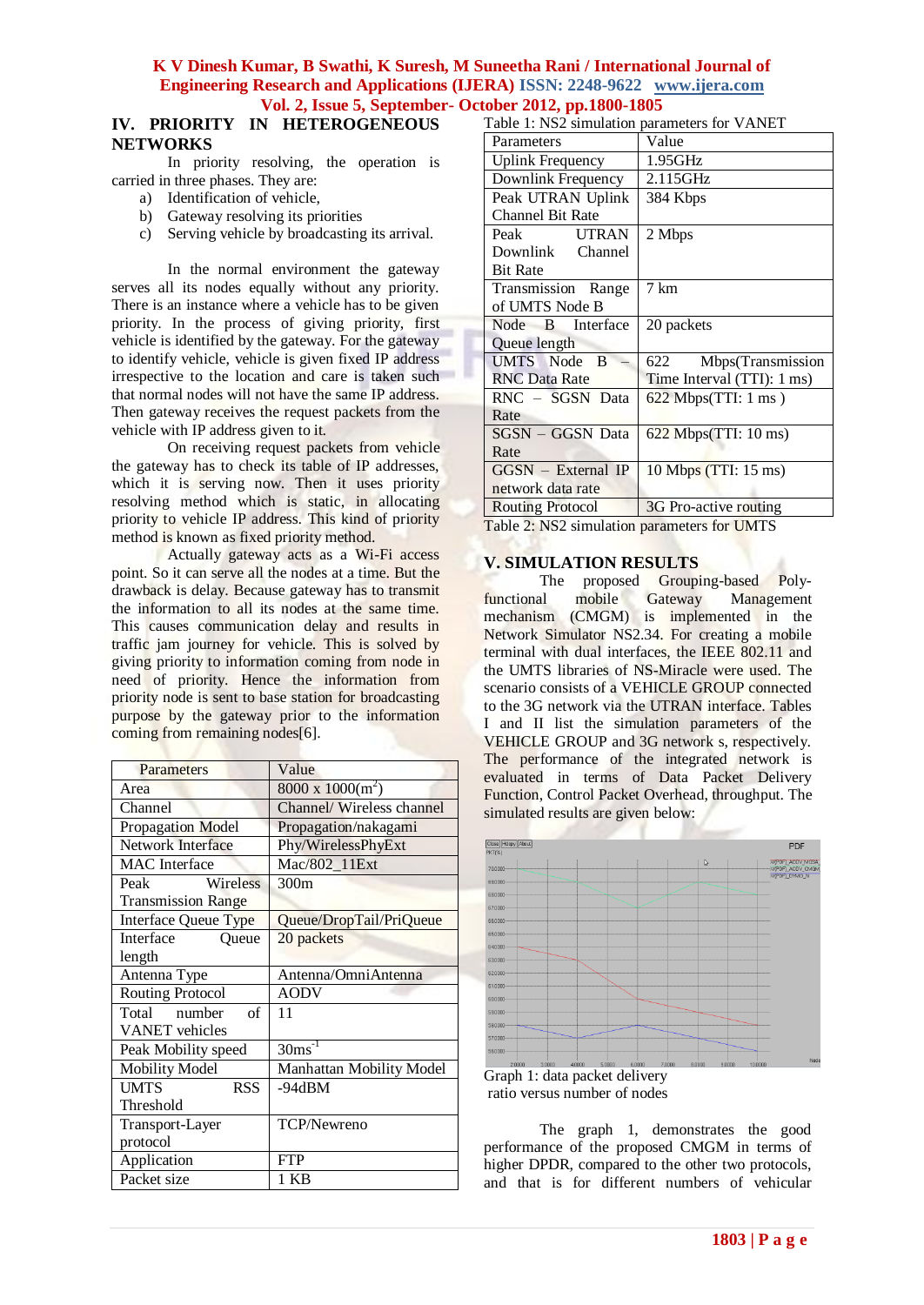sources in the VANET. The graph indicates that regardless of the underlying protocol, DPDR generally tends to decrease along with increase in the number of sources. The curves show a negative trend. Indeed, the number of sources increases, the packet drops subsequently increase, especially when the gateway is on the verge of losing its optimality.



Graph 2: overhead versus number of nodes

The above graph 2 shows increase in CPO against the number of sources generating data. Though this is generally the trend, CMGM over AODV shows less CPO compared to the other protocols. This is due to the fact that only minimum numbers of adequate gateways are elected for carrying on the transaction, which significantly reduces CPO due to multiple gateways, as in the case of MGSA. However, a small amount of overhead is involved during handover. One of the main differences between MGSA and our proposed CMGM mechanisms consists in the fact that mobility is considered as a highly important metric in CMGM whilst it is overlooked in MGSA.



Graph 3: throughput versus number of clusters

In this graph, the achieved average individual throughput by using three different protocols is plotted for different numbers of clusters.

In case there are many VANET clusters, CMGM would be able to select optimal CHs as gateways and to support service continuity. However, in case there are few clusters with not enough available gateways (i.e., less than the required optimal number), the selected gateways will be overloaded with data packets; some of which will be discarded, ultimately impacting the throughput. Hence, the first set of readings in the figure does not show a big difference in the throughput achieved by the three protocols.

The simulation is carried out by giving priority to vehicle and the graph is plotted for the data packet delivery ratio versus the number of nodes, for priority node and a node without priority then the graph resulted as follows:



Graph 4: data packet delivery ratio versus number of nodes for priority and priority-less vehicles.

## **VI. CONCLUSION**

In this paper, we describe a network architecture that integrates VANET with UMTS and WIMAX. To enable such an integrated architecture, vehicles are clustered according to different metrics. A minimum number of adequate vehicles are selected to connect VANET and UMTS. Gateway management and selection is also performed in a dynamic manner using different metrics and in any emergency situation emergency nodes must be given priority such that they can be driven obstaclefree by broadcasting the messages within inter-VANET and intra-VANET. Hence this application can help vehicle to reach the place in-time. The result of data packet delivery ratio for priority and priority-less vehicles is presented in the paper. So in future work, we will present the simulation results for overhead and throughput also.

## **VII. REFERENCES**

- [1] RAMC: A RSU-Assisted Multi-Channel Coordination MAC Protocol for VANET-- [Kai LiuS](http://ieeexplore.ieee.org/search/searchresult.jsp?searchWithin=p_Authors:.QT.Kai%20Liu.QT.&newsearch=partialPref)ch. of Electron. & Inf., Tongji Univ., Shanghai, China (2009)
- [2] Partho P.Mishra, Hemant Kanakia, "A Hop-by-hop Ratebased Congestion Control